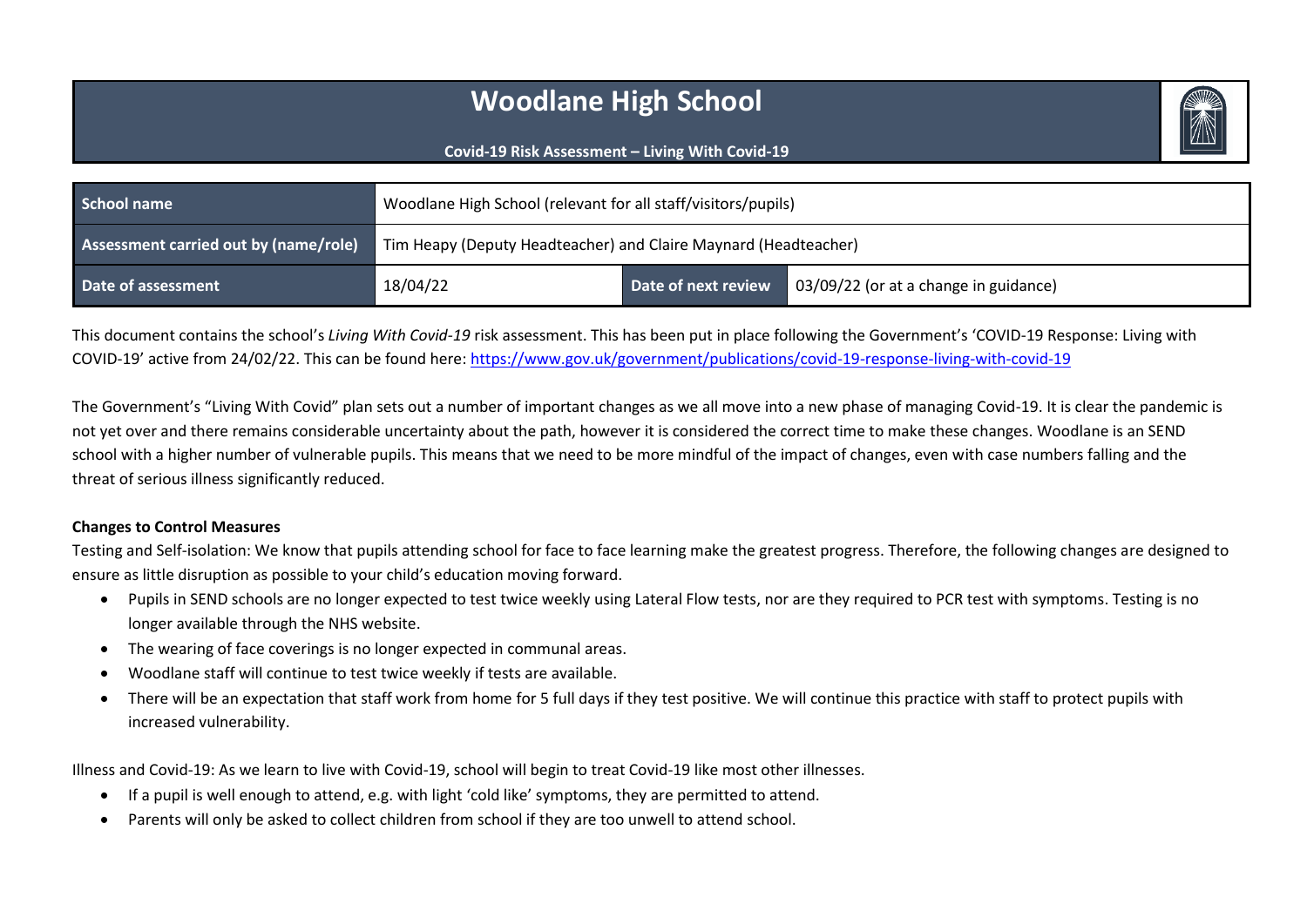- The school and parents are advised to make reasonable judgements regarding when a child is well enough to return to school on a case by case basis.
- If a pupil tests positive on privately purchased Covid-19 testing, they would be expected to stay at home for 5 full days.

General Safety: With the legal requirement for self-isolation removed, the school believes it is sensible to retain a number of general safety measures to balance out the wider changes to guidance. The recent Government guidance for SEND schools also places emphasis on continuing a number of beneficial practices. These include:

- School will ensure high levels of ventilation remain in place and will retain a one-way system to improve the circulation of pupils in the corridors.
- Parents' Evening and Annual Reviews will remain online for the remainder of this school year. This will be reviewed for the academic year 2022/23.
- Other times when adults meet together in a larger group, (e.g. staff meetings), will be reviewed to ensure it is necessary and safe.

Pre-Pandemic Practices: The school will return to some practices that have not been in place since before the pandemic began.

- School will return to wearing uniform at all times. Pupils should bring PE kit in their school bag and will be able to get changed before their lesson.
- School will return to some larger group activities where appropriate, such as key stage assemblies.

#### **Risk Assessment Control Measures:**

Within the following risk assessment, the '*4* C*ontrol Measures'* have been retained to ensure the school is able to operate safely. Contingency planning is also described within each of the categories which may become active at any time, and will be communicated to staff, parents and pupils through usual methods. The control measures are:

- 1. Ensure good hygiene for everyone.
- 2. Maintain appropriate cleaning regimes.
- 3. Keep occupied spaces well ventilated.
- 4. Follow public health advice on testing, self-isolation and managing confirmed cases of COVID-19.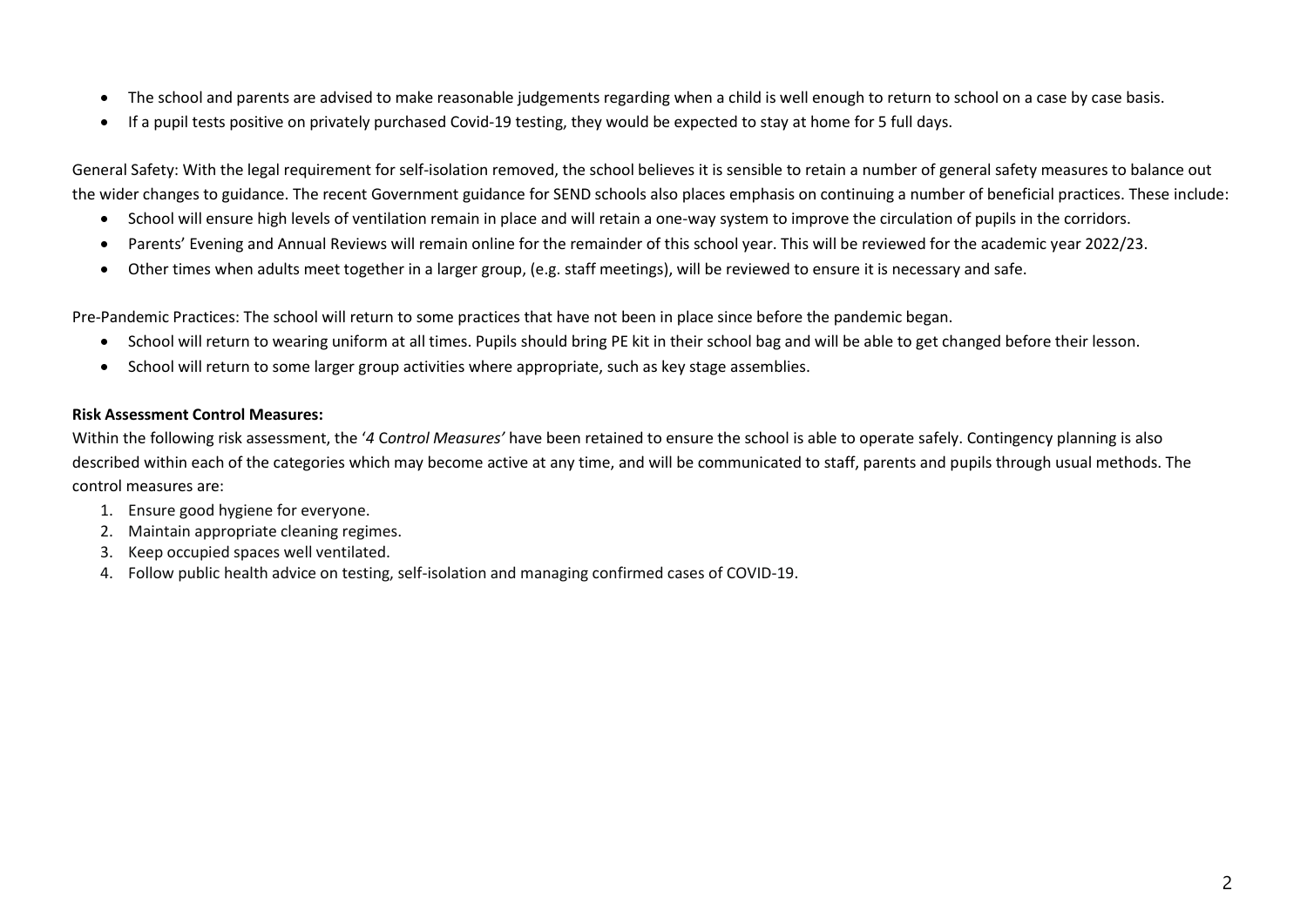| Who might be<br>harmed and<br>how?                                                                                                                  | <b>Measures to control the</b><br>risk                                | How are you already controlling this<br>risk?                                                                                                                                                                                                                                                                                | What further action (if any) do<br>you need to take to control the<br>risks?                                                                                                                                                                                                                      | Who needs to<br>carry out the<br>action? | When is the<br>action<br>needed by? | <b>Done</b> |
|-----------------------------------------------------------------------------------------------------------------------------------------------------|-----------------------------------------------------------------------|------------------------------------------------------------------------------------------------------------------------------------------------------------------------------------------------------------------------------------------------------------------------------------------------------------------------------|---------------------------------------------------------------------------------------------------------------------------------------------------------------------------------------------------------------------------------------------------------------------------------------------------|------------------------------------------|-------------------------------------|-------------|
| Staff<br>$\bullet$<br>Pupils<br>Parents<br>Volunteers /<br>Governors<br>Visitors<br>Contractors                                                     | Ensuring good hand<br>hygiene from all pupils,<br>staff and visitors. | All pupils are encouraged to wash<br>$\bullet$<br>hands regularly for 20 seconds<br>with soap and hot water with<br>verbal and visual reminders<br>(signage) provided.<br>Hand sanitiser provided to all<br>$\bullet$<br>rooms in the school and in regular<br>use.                                                          | Provision of hand soap and<br>disposable paper towels<br>instead of hand dryers (where<br>practical), to remain in toilets.<br>Regular checks of supply<br>required. Staff to report back<br>to site manager if provision is<br>not available.                                                    | <b>SMT</b><br>Site Manager<br>All Staff  | Ongoing.                            |             |
| Risk of<br>contracting<br>Covid-19 and risk<br>of transmission<br>to others.<br>Heightened risk<br>for those in<br>vulnerable<br>groups (clinically | Ensuring high standards<br>of respiratory hygiene.                    | $\bullet$<br>Signage displayed around school<br>to ensure all staff are aware of and<br>the 'catch it, bin it, kill it'<br>approach.<br>No pupils in the school currently<br>$\bullet$<br>require Aerosol Generating<br>Procedures, so there is currently<br>no requirement to meet these<br>guidelines within the building. |                                                                                                                                                                                                                                                                                                   | <b>SMT</b><br>Site Manager               | Ongoing.                            |             |
| vulnerable or<br>extremely<br>clinically<br>vulnerable).                                                                                            | The use of personal<br>protective equipment,<br>(PPE).                | Enhanced PPE will be necessary<br>$\bullet$<br>when working with pupils with<br>certain medical conditions that<br>place them at higher risk.                                                                                                                                                                                | <b>Health Care Plans have</b><br>$\bullet$<br>recently been updated and<br>detail which pupils require<br>certain levels of PPE when<br>staff are working with them,<br>and in which circumstances.<br>Visitors to the school should<br>still be considered carefully. Is<br>meeting face to face | All Staff                                | Ongoing.                            |             |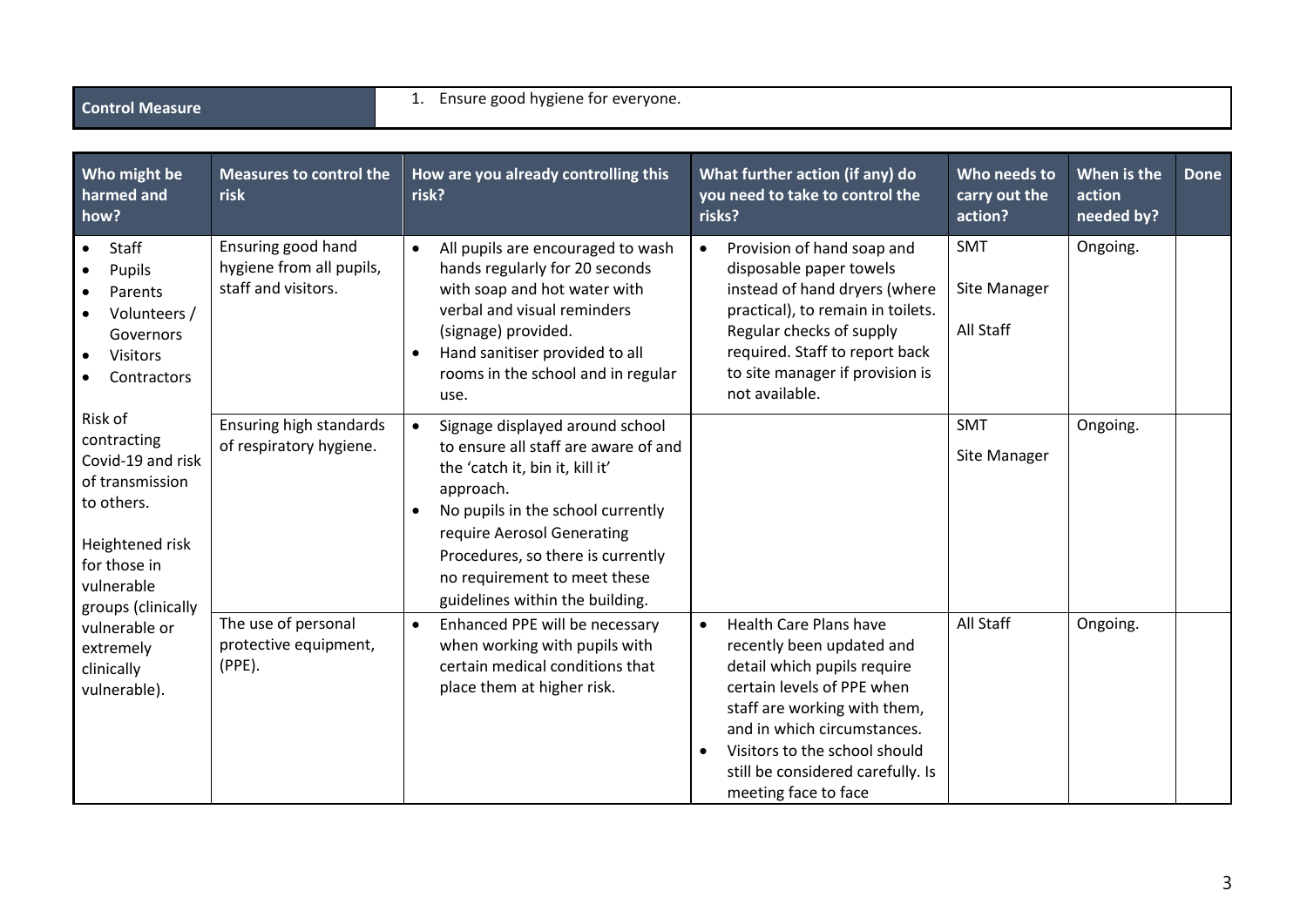| Who might be<br>harmed and<br>how? | <b>Measures to control the</b><br>risk | How are you already controlling this<br>risk?                                                                                                                                                                                                                                                                                                                                                                                                  | What further action (if any) do<br>you need to take to control the<br>risks?                                                                                            | Who needs to<br>carry out the<br>action? | When is the<br>action<br>needed by? | Done |
|------------------------------------|----------------------------------------|------------------------------------------------------------------------------------------------------------------------------------------------------------------------------------------------------------------------------------------------------------------------------------------------------------------------------------------------------------------------------------------------------------------------------------------------|-------------------------------------------------------------------------------------------------------------------------------------------------------------------------|------------------------------------------|-------------------------------------|------|
|                                    |                                        |                                                                                                                                                                                                                                                                                                                                                                                                                                                | necessary, or could it take<br>place remotely?                                                                                                                          |                                          |                                     |      |
|                                    | Contingency planning:                  | If case numbers are high nationally or<br>locally, the school may put the<br>following in to place:<br>The school may instruct, (or<br>encourage) all staff and pupils to<br>wear face coverings in communal<br>areas.<br>Visitors to the school may be<br>required to wear a face covering<br>around the building, although they<br>will be able to remove these for<br>specific tasks that require<br>communication, e.g. Annual<br>Reviews. | The school will always ensure<br>٠<br>to the best of its ability, that<br>there is adequate stock of<br>face coverings on-site in case<br>of increases in expected use. | <b>SMT</b>                               | If/when<br>required                 |      |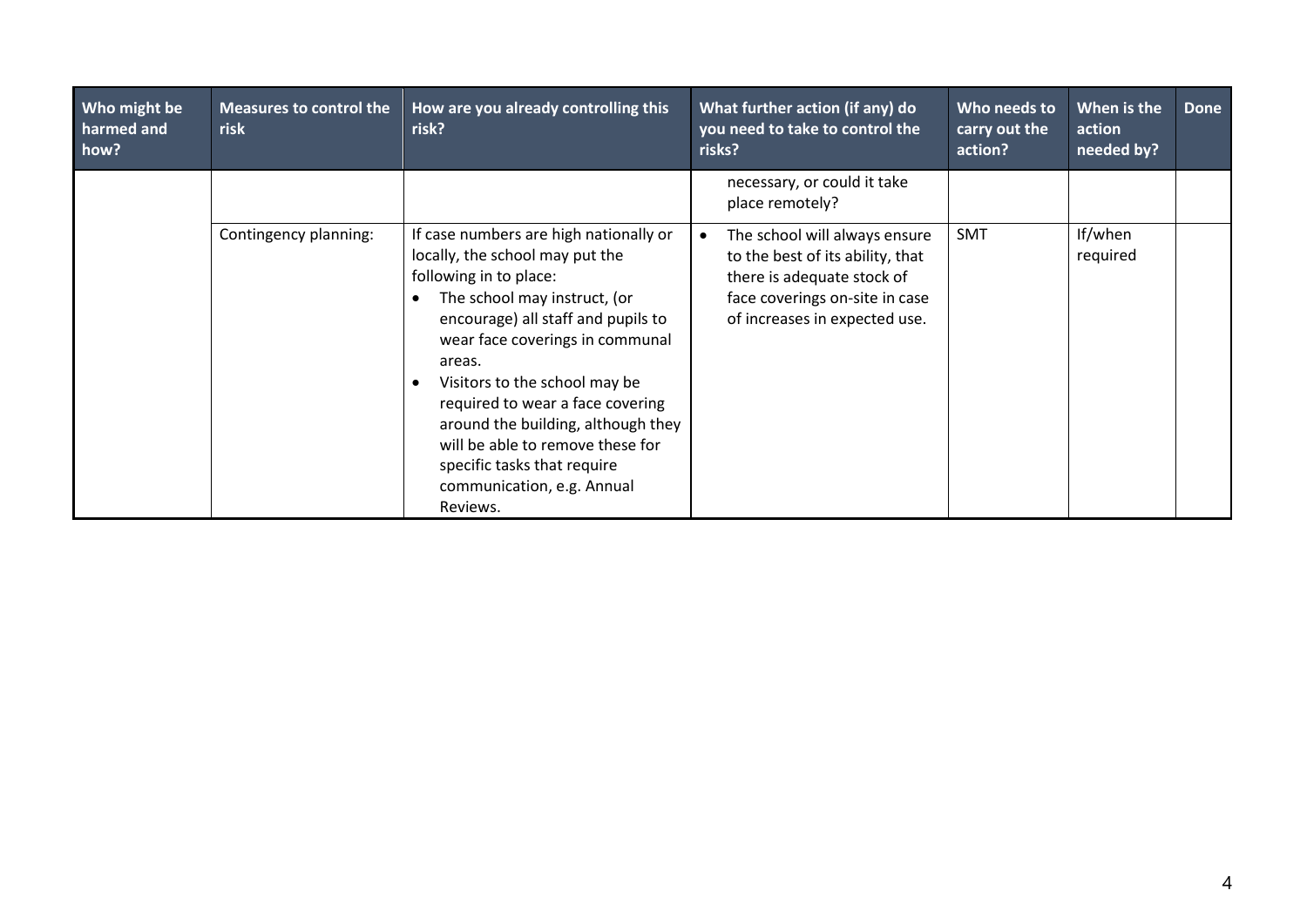|  | <b>System of Contro</b> |
|--|-------------------------|
|  |                         |

2. Maintain appropriate cleaning regimes, using standard products such as detergents

| Who might be<br>harmed and<br>how?                                                                                                                                                                                                                                                                                        | <b>Measures to control the</b><br>risk        | How are you already controlling this<br>risk?                                                                                                                                                                                                                                                                                                                                                                                                                                                                                                                                                                                                                                                                                                                                                                                                                                   | What further action (if any) do<br>you need to take to control the<br>risks?                                                                                                                                                                                                                                                                                                                       | Who needs<br>to carry out<br>the action?                            | When is the<br>action<br>needed by? | <b>Done</b> |
|---------------------------------------------------------------------------------------------------------------------------------------------------------------------------------------------------------------------------------------------------------------------------------------------------------------------------|-----------------------------------------------|---------------------------------------------------------------------------------------------------------------------------------------------------------------------------------------------------------------------------------------------------------------------------------------------------------------------------------------------------------------------------------------------------------------------------------------------------------------------------------------------------------------------------------------------------------------------------------------------------------------------------------------------------------------------------------------------------------------------------------------------------------------------------------------------------------------------------------------------------------------------------------|----------------------------------------------------------------------------------------------------------------------------------------------------------------------------------------------------------------------------------------------------------------------------------------------------------------------------------------------------------------------------------------------------|---------------------------------------------------------------------|-------------------------------------|-------------|
| Staff<br>Pupils<br>Parents<br>Volunteers /<br>governors<br><b>Visitors</b><br>$\bullet$<br>Contractors<br>Risk of<br>contracting<br>Covid-19 and risk<br>of transmission<br>to others.<br>Heightened risk<br>for those in<br>vulnerable<br>groups (clinically<br>vulnerable or<br>extremely<br>clinically<br>vulnerable). | Maintain an appropriate<br>cleaning schedule. | Thorough cleaning protocols are in<br>$\bullet$<br>place. These include:<br>Thorough cleaning of<br>$\circ$<br>classrooms and communal<br>areas at the end of each<br>day.<br>Specific focus on cleaning<br>$\circ$<br>of frequently touched<br>surfaces throughout the<br>day by teachers/TAs, with<br>anti-bacterial cloths or gel.<br>Bins in each toilet to allow<br>$\circ$<br>for staff/pupils to use for<br>tissues emptied at the end<br>of the pupil day.<br>Cleaning of equipment for<br>$\circ$<br>practical lessons between<br>groups including PE<br>equipment and<br>computers.<br>Site manager is responsible for a<br>midday clean of high traffic areas:<br>Cleaning the 'touch points'<br>$\circ$<br>in all toilets prior to lunch.<br>Cleaning all light switches<br>$\circ$<br>and door handles.<br>Cleaning around hand<br>$\circ$<br>sanitising stations. | Additional protocols, including<br>$\bullet$<br>provision of PPE, will be<br>followed for cleaning any area<br>where a person with possible<br>or confirmed coronavirus has<br>spent time, using gloves and<br>mask.<br>Site manager and Business<br>$\bullet$<br>Manager regularly review<br>cleaning contract.<br>Site manager holds list of<br>$\bullet$<br>chemicals used by cleaning<br>team. | Cleaning<br>Team (Purgo)<br>Site<br>Manager/BS<br>Teaching<br>Staff | Ongoing.                            |             |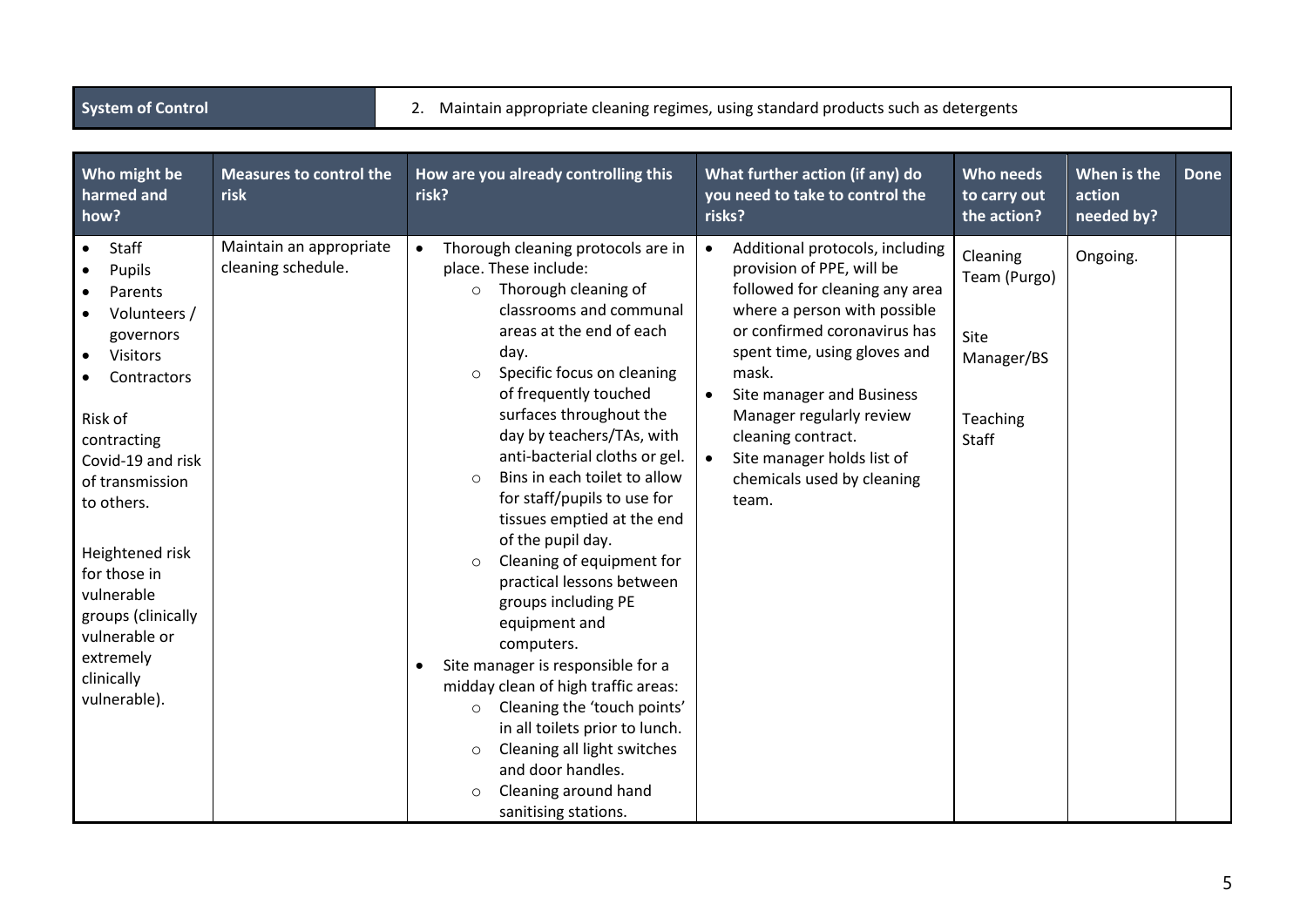| Who might be<br>harmed and<br>how? | <b>Measures to control the</b><br>risk | How are you already controlling this<br>risk?                                                                                                                                                                                                                                                                                 | What further action (if any) do<br>you need to take to control the<br>risks?                                                                  | Who needs<br>to carry out<br>the action?               | When is the<br>action<br>needed by? | <b>Done</b> |
|------------------------------------|----------------------------------------|-------------------------------------------------------------------------------------------------------------------------------------------------------------------------------------------------------------------------------------------------------------------------------------------------------------------------------|-----------------------------------------------------------------------------------------------------------------------------------------------|--------------------------------------------------------|-------------------------------------|-------------|
|                                    |                                        | Healthcare waste will be disposed<br>of securely to avoid contamination<br>of others through agreed practices<br>with H&F.                                                                                                                                                                                                    |                                                                                                                                               |                                                        |                                     |             |
|                                    | <b>Contingency Planning:</b>           | If case numbers are high nationally or<br>locally, the school may put the<br>following in to place:<br>In the event of an outbreak being<br>established, school may close for a<br>short period of time to enable a<br>deep clean. The school's cleaning<br>company can facilitate this<br>cleaning as an additional expense. | Ensure contact details are<br>available for cleaning teams<br>out of hours in the event of a<br>deep clean being required at<br>short notice. | <b>SMT</b><br>Cleaning<br>Team (Purgo)<br>Site Manager | If/when<br>required                 |             |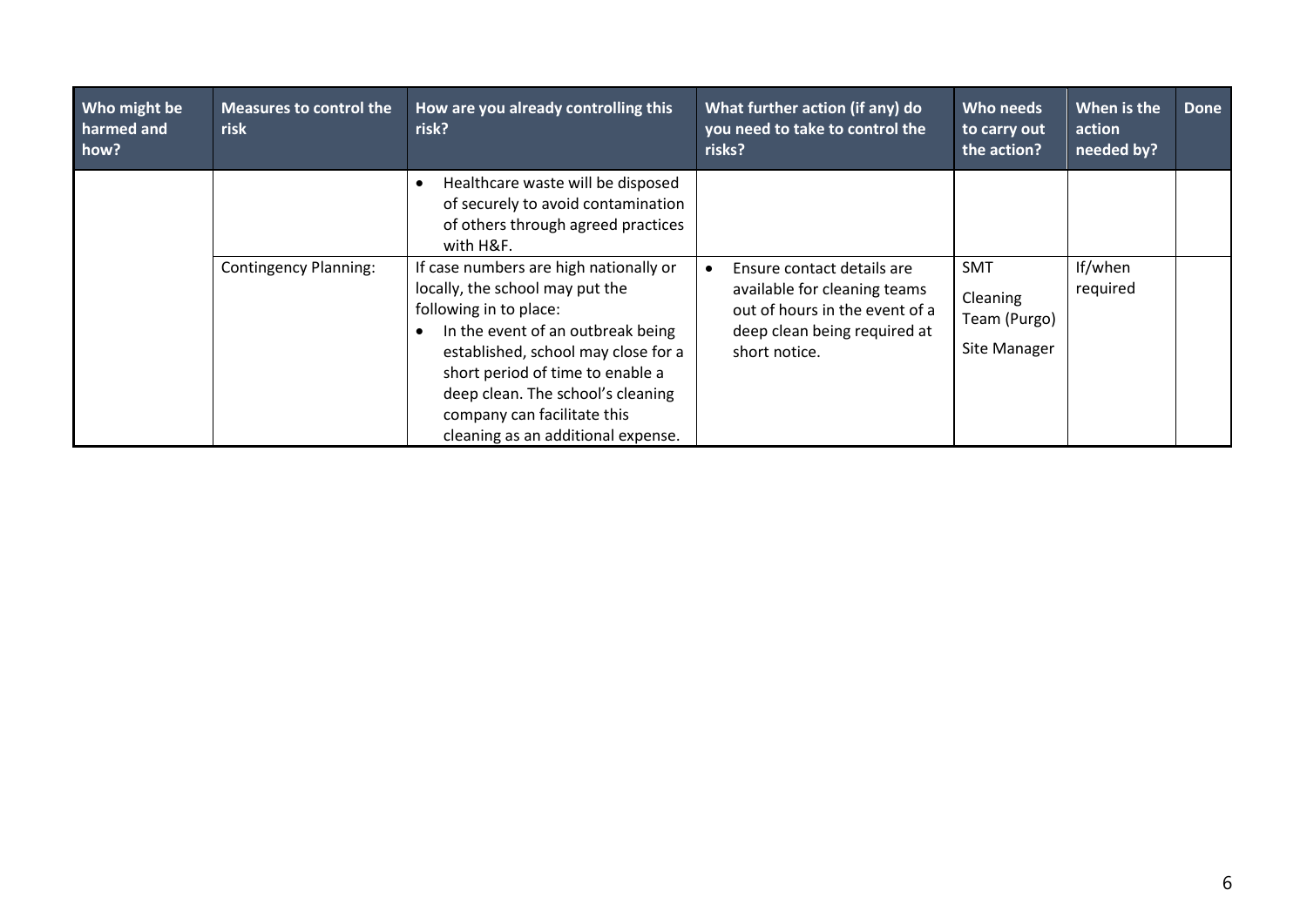|  | <b>System of Control</b> |
|--|--------------------------|
|  |                          |

### 3. Keep occupied spaces well ventilated

| Who might be<br>harmed and<br>how?                                                                                                                                                                                                            | <b>Measures to control the</b><br>risk                                                                     | How are you already controlling this<br>risk?                                                                                                                                                                                                                                                                                                                                                                                                                                                                                                                                                                             | What further action (if any) do<br>you need to take to control the<br>risks?                                                                                                                                                                                                                                                                                                                                                                                      | Who needs<br>to carry out<br>the action? | When is the<br>action<br>needed by? | <b>Done</b> |
|-----------------------------------------------------------------------------------------------------------------------------------------------------------------------------------------------------------------------------------------------|------------------------------------------------------------------------------------------------------------|---------------------------------------------------------------------------------------------------------------------------------------------------------------------------------------------------------------------------------------------------------------------------------------------------------------------------------------------------------------------------------------------------------------------------------------------------------------------------------------------------------------------------------------------------------------------------------------------------------------------------|-------------------------------------------------------------------------------------------------------------------------------------------------------------------------------------------------------------------------------------------------------------------------------------------------------------------------------------------------------------------------------------------------------------------------------------------------------------------|------------------------------------------|-------------------------------------|-------------|
| Staff<br>$\bullet$<br>Pupils<br>Parents<br>Volunteers /<br>governors<br>Visitors<br>$\bullet$<br>Contractors<br>Risk of<br>contracting<br>Covid-19 and risk<br>of transmission<br>to others.<br>Heightened risk<br>for those in<br>vulnerable | Ensure appropriate<br>ventilation in all areas of<br>the school.                                           | Continuation of a one-way system<br>$\bullet$<br>to utilise all space within the school<br>and improve air-flow.<br>Windows opened to encourage<br>$\bullet$<br>natural ventilation.<br>Site Manager to open all<br>$\bullet$<br>communal area windows on arrival<br>to school.<br>Continuation of dismissal of all<br>$\bullet$<br>pupils from the playground at the<br>end of the school day to ensure<br>areas with lower ventilation, (e.g.<br>cloakroom) do not become<br>overcrowded.<br>Staff room no longer has a limit on<br>numbers, but staff are asked to use<br>their judgement on what a safe<br>number is. | Some rooms will be able to<br>$\bullet$<br>accommodate much less staff.<br>All staff are asked to be<br>considerate and use their<br>judgement on numbers in<br>places such as the staff room.<br>On days where the<br>$\bullet$<br>temperature drops<br>significantly, all rooms are<br>checked to ensure heating is<br>effective to allow windows to<br>remain open when required.<br>Alternative places to eat lunch<br>and spend staff breaks remain<br>open. | Site<br>Manager<br>All Staff             | Ongoing.                            |             |
| groups (clinically<br>vulnerable or<br>extremely<br>clinically<br>vulnerable).                                                                                                                                                                | Events requiring multiple<br>visitors to school will<br>continue to take place<br>remotely where possible. | Parents' Evening will remain an<br>$\bullet$<br>online event for both KS3 and KS4<br>this year.<br>Annual Reviews will continue<br>$\bullet$<br>remotely apart from in specific<br>circumstances where school<br>determines that in-person is<br>absolutely necessary.<br>Certain school events, such as the<br>$\bullet$<br>school's Open Evenings will remain                                                                                                                                                                                                                                                           | Whilst there are benefits to in-<br>$\bullet$<br>person events, where<br>numbers in one room will<br>naturally be high and cannot<br>be safely ventilated, this will<br>continue to take place online.<br>School will however review<br>each case individually.<br>The School Hall will be used<br>$\bullet$<br>where necessary, to allow for                                                                                                                     | <b>SMT</b><br>Visitors<br>All Staff      | On going                            |             |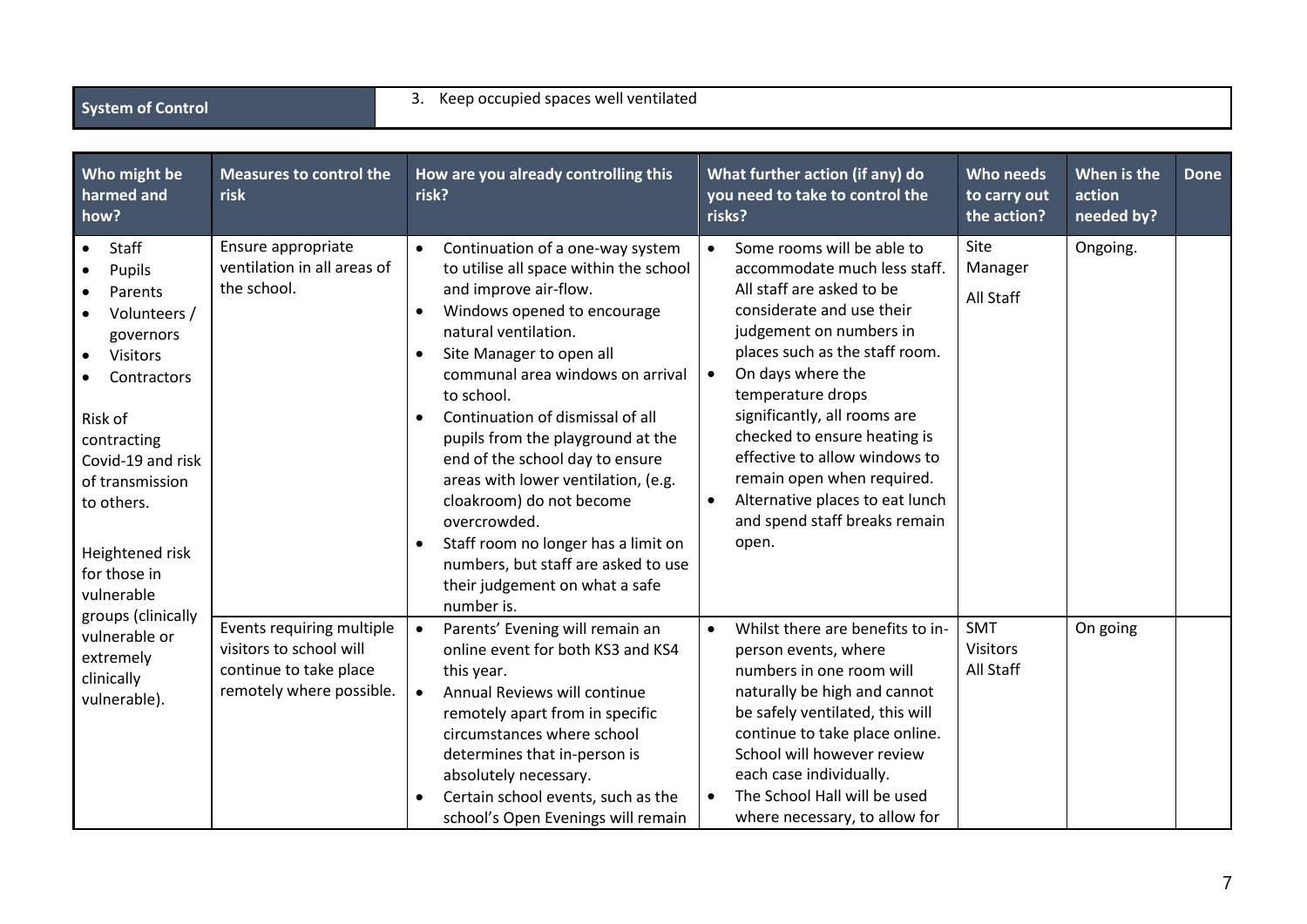| Who might be<br>harmed and<br>how? | <b>Measures to control the</b><br>risk | How are you already controlling this<br>risk?                                                                                                                                                                                                                                                                                                                                                                                                                                | What further action (if any) do<br>you need to take to control the<br>risks? | Who needs<br>to carry out<br>the action? | When is the<br>action<br>needed by? | <b>Done</b> |
|------------------------------------|----------------------------------------|------------------------------------------------------------------------------------------------------------------------------------------------------------------------------------------------------------------------------------------------------------------------------------------------------------------------------------------------------------------------------------------------------------------------------------------------------------------------------|------------------------------------------------------------------------------|------------------------------------------|-------------------------------------|-------------|
|                                    |                                        | remote in the Spring and Summer<br>terms this academic year. Where<br>this is not appropriate, (e.g. Year 6-<br>7 Transition Evening) the school<br>will ensure adequate measures are<br>in place to facilitate events safely.                                                                                                                                                                                                                                               | increased social distancing<br>between adults.                               |                                          |                                     |             |
|                                    | Monitor the quality of<br>ventilation. | School conducted a full review of<br>$\bullet$<br>the quality of ventilation in school<br>using CO2 metres supplied by DfE.<br>Areas with naturally poor<br>ventilation, e.g. rooms without<br>windows, will continue to see a<br>limit to the numbers able to be<br>inside.                                                                                                                                                                                                 |                                                                              | <b>SMT</b><br>Site<br>Manager            | Ongoing.                            |             |
|                                    | Contingency planning:                  | If case numbers are high nationally or<br>locally, the school may put the<br>following in to place:<br>School may allow pupils to wear<br>$\bullet$<br>coats, return to wearing PE kit to<br>school, or invest in temporary<br>heating if cases in winter require<br>significant levels of ventilation to<br>continue.<br>School will regularly research and<br>$\bullet$<br>review new ideas and technology<br>designed to improve air quality and<br>ventilation in rooms. |                                                                              | <b>SMT</b>                               | If/when<br>required                 |             |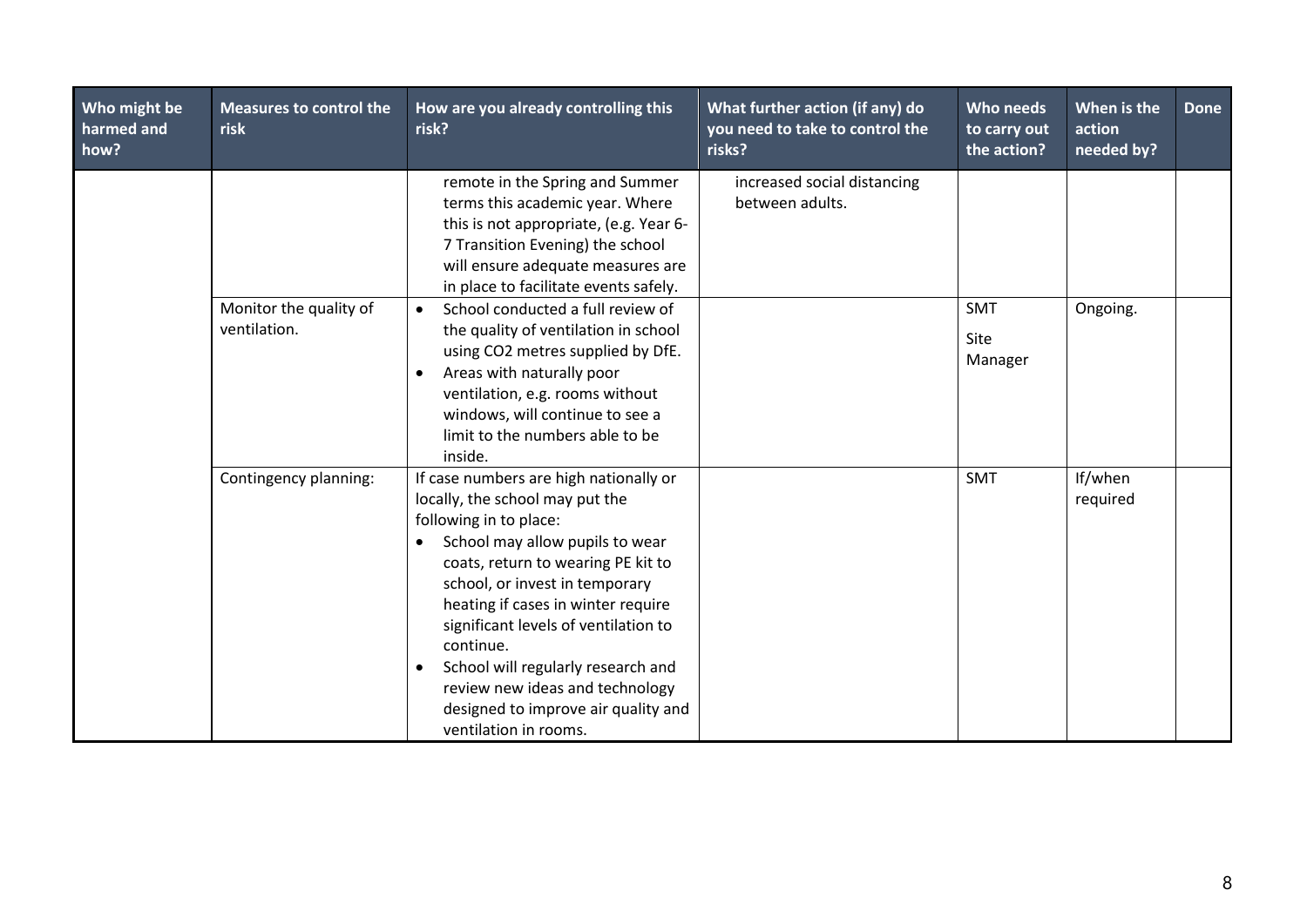## **System of Control** 4. Follow public health advice on testing, self-isolation and managing confirmed cases of COVID-19

| Who might be<br>harmed and<br>how?                                                                                                                                                                  | <b>Measures to control the</b><br>risk                                                                                | How are you already controlling this<br>risk?                                                                                                                                                                                                                                                                                                                                                                                                                                                                                                                      | What further action (if any) do<br>you need to take to control the<br>risks?                                                           | Who needs<br>to carry out<br>the action? | When is the<br>action<br>needed by? | <b>Done</b> |
|-----------------------------------------------------------------------------------------------------------------------------------------------------------------------------------------------------|-----------------------------------------------------------------------------------------------------------------------|--------------------------------------------------------------------------------------------------------------------------------------------------------------------------------------------------------------------------------------------------------------------------------------------------------------------------------------------------------------------------------------------------------------------------------------------------------------------------------------------------------------------------------------------------------------------|----------------------------------------------------------------------------------------------------------------------------------------|------------------------------------------|-------------------------------------|-------------|
| Staff<br>$\bullet$<br>Pupils<br>Parents<br>Volunteers /<br>governors<br><b>Visitors</b><br>$\bullet$<br>Contractors<br>Risk of<br>contracting<br>Covid-19 and risk<br>of transmission<br>to others. | Ensure staff, parents and<br>pupils understand the<br>changes in testing and<br>isolation guidance.                   | The Government have removed<br>$\bullet$<br>the legal requirement to self-<br>isolate following a positive test.<br>Adults and children who test<br>$\bullet$<br>positive will continue to be advised<br>to stay at home for 5 days and<br>avoid contact with other people.<br>However the availability of testing,<br>and therefore our understanding of<br>whether someone is 'positive' is<br>also set to reduce substantially.<br>Close contacts of positive cases no<br>$\bullet$<br>longer need to test or self-isolate<br>regardless of vaccination status. | Continued clear<br>$\bullet$<br>communication with staff,<br>parents and pupils regarding<br>the guidelines is extremely<br>important. | <b>SMT</b><br>All Staff                  |                                     |             |
| Heightened risk<br>for those in<br>vulnerable<br>groups (clinically<br>vulnerable or<br>extremely<br>clinically<br>vulnerable).                                                                     | Ensure staff continue to<br>test regularly and follow<br>the school's agreed<br>processes around testing<br>positive. | School are not expecting Lateral<br>$\bullet$<br>Flow Testing to be widely available,<br>but where it is possible staff will<br>continue to be given tests and<br>asked to test twice weekly and<br>report their tests through the usual<br>processes.<br>A staff member testing positive will<br>$\bullet$<br>be asked to self-isolate for 5 days<br>by school. If well enough, staff<br>should work from home during this<br>time unless unwell.                                                                                                                 | Ensure the school maintains a<br>$\bullet$<br>supply of LFTs for use with<br>staff.                                                    | <b>SMT</b><br>All Staff                  | Ongoing.                            |             |